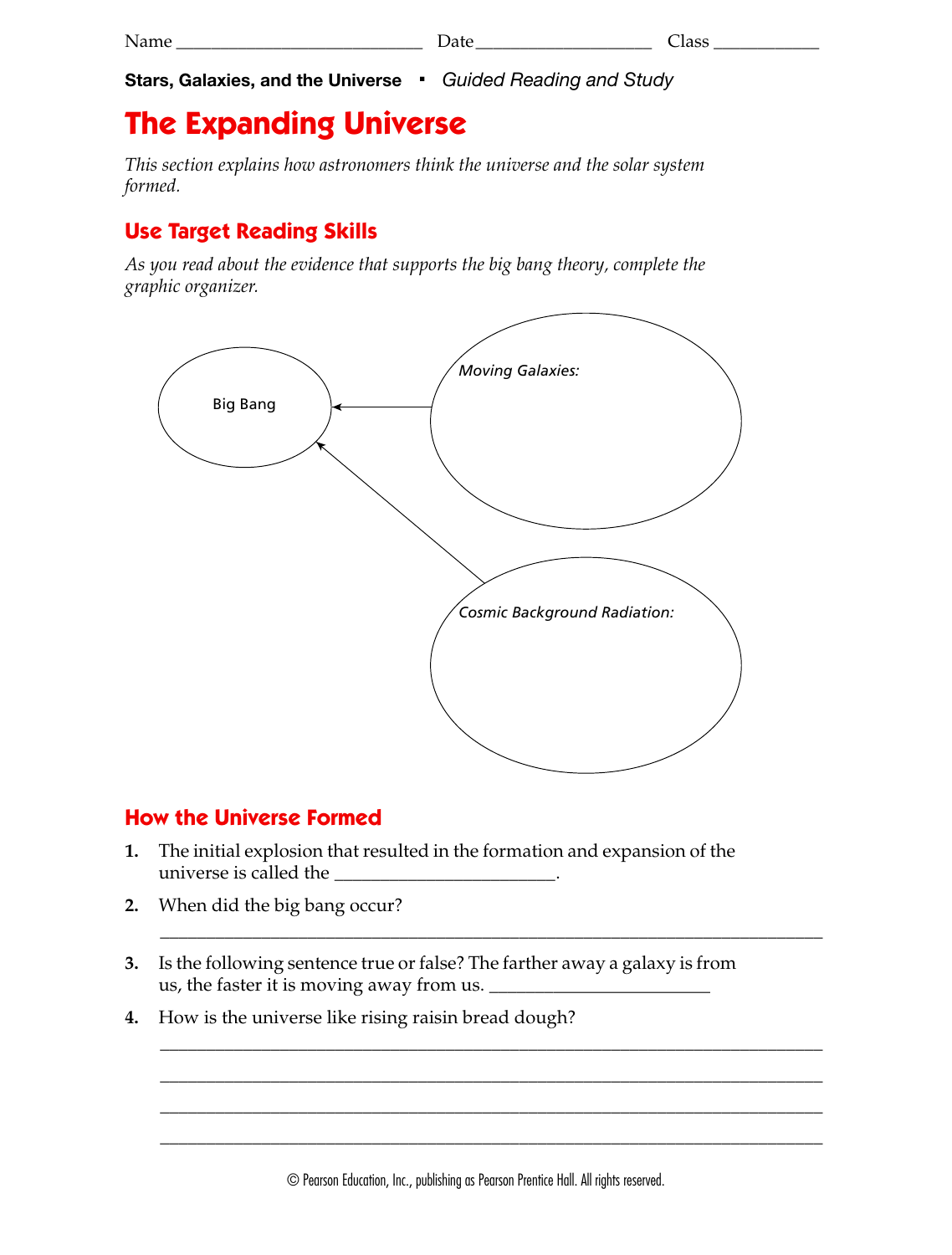| Stars, Galaxies, and the Universe • Guided Reading and Study                                                                                        |                                                                                      |  |  |  |
|-----------------------------------------------------------------------------------------------------------------------------------------------------|--------------------------------------------------------------------------------------|--|--|--|
| 5.                                                                                                                                                  | Radiation left over from the big bang is called ______________________.              |  |  |  |
| 6.                                                                                                                                                  | How can astronomers infer approximately how long the universe has<br>been expanding? |  |  |  |
|                                                                                                                                                     | <b>Formation of the Solar System</b>                                                 |  |  |  |
| 7.                                                                                                                                                  | About how long ago did our solar system form? ___________________________________    |  |  |  |
| 8.                                                                                                                                                  | What events led to the birth of the sun?                                             |  |  |  |
|                                                                                                                                                     |                                                                                      |  |  |  |
| 9.                                                                                                                                                  | How did planetesimals form planets?                                                  |  |  |  |
|                                                                                                                                                     |                                                                                      |  |  |  |
| <u> 1989 - Johann Stoff, deutscher Stoff, der Stoff, der Stoff, der Stoff, der Stoff, der Stoff, der Stoff, der S</u><br>The Future of the Universe |                                                                                      |  |  |  |
|                                                                                                                                                     | 10. Describe two possibilities of what will happen to the universe in the future.    |  |  |  |
|                                                                                                                                                     | a.                                                                                   |  |  |  |
|                                                                                                                                                     | $b$ .                                                                                |  |  |  |
|                                                                                                                                                     |                                                                                      |  |  |  |
|                                                                                                                                                     | 11. Which possibility in #10 is more likely? Explain why.                            |  |  |  |
|                                                                                                                                                     |                                                                                      |  |  |  |

**Stars, Galaxies,<br>and the Universe**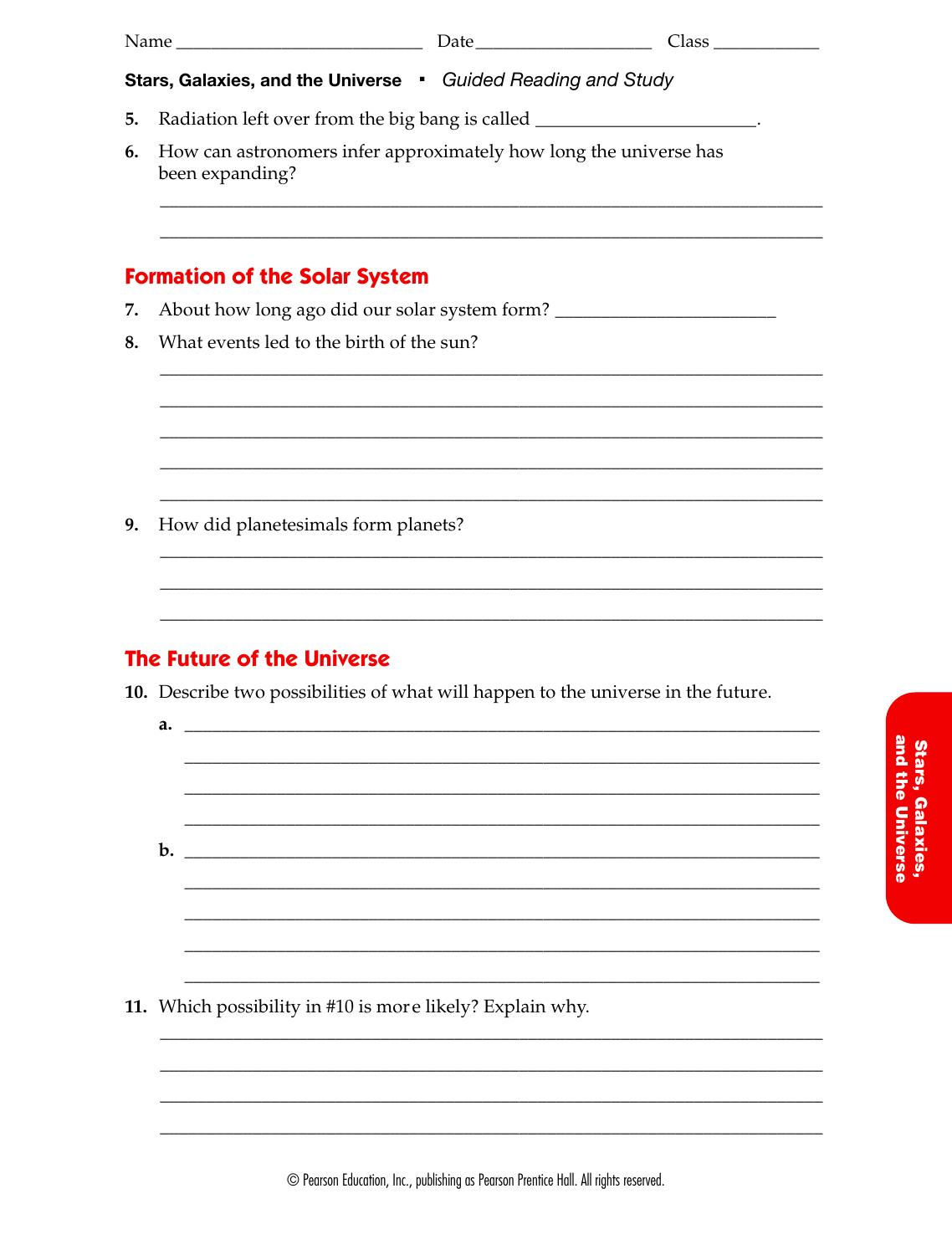**Stars, Galaxies, and the Universe** ■ *Section Summary*

## **The Expanding Universe**

#### **Key Concepts**

- What is the big bang theory?
- How did the solar system form?
- What do astronomers predict about the future of the universe?

Astronomers theorize that billions of years ago, the universe was no larger than the period at the end of this sentence. This tiny universe was incredibly hot and dense. The universe then exploded in what astronomers call the **big bang. According to the big bang theory, the universe formed in an instant, billions of years ago, in an enormous explosion.**

Edwin Hubble discovered that most of the galaxies are moving away from us and away from each other. Hubble also discovered that there is a relationship between the distance to a galaxy and its speed. **Hubble's law** states that the farther away a galaxy is, the faster it is moving away from us. Hubble's law provides strong support for the big bang theory.

In 1965, two physicists accidentally detected faint radiation on their radio telescope. This mysterious glow was coming from all directions in space. Scientists later concluded that this glow, now known as **cosmic background radiation,** is radiation left over from the big bang. Astronomers estimate that the universe is about 13.7 billion years old.

After the big bang, there was only cold, dark gas and dust where the solar system is now. **About five billion years ago, a giant cloud of gas and dust collapsed to form our solar system.** A large cloud of gas and dust such as the one that formed our solar system is called a **solar nebula.** Slowly, gravity began to pull the solar nebula together. As the solar nebula shrank, it spun faster and faster and eventually flatted into a rotating disk. Gravity pulled most of the gas into the center of the disk, where the gas eventually became hot and dense enough for nuclear fusion to begin. The sun was born.

Meanwhile, in the outer parts of the disk, gas and dust formed small asteroid-like bodies called **planetesimals.** These formed the building blocks of the planets. Planetesimals collided and grew larger by sticking together and eventually combining to form the planets.

**New observations have led many astronomers to conclude that the universe will likely expand forever.** Astronomers have discovered that the matter that astronomers can see, such as stars and nebulas, makes up as little as ten percent of the mass of galaxies. The remaining mass in galaxies exists in the form of dark matter. **Dark matter** is matter that does not give off electromagnetic radiation. Astronomers have observed that the expansion of the universe appears to be accelerating. They infer that a mysterious new force, which they call **dark energy,** is causing the expansion of the universe to accelerate. Most of the universe is thought to be made of dark matter and dark energy.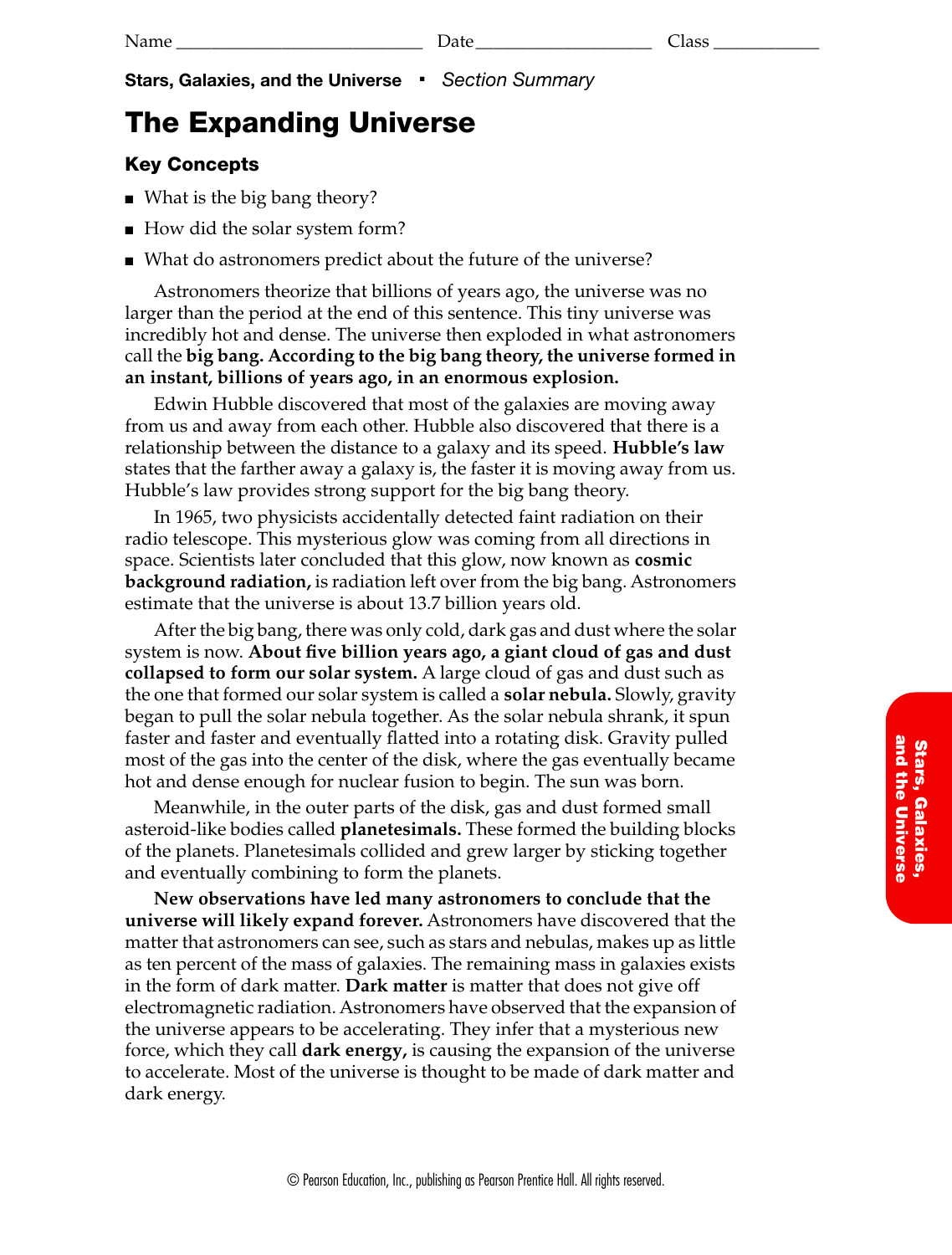Name \_\_\_\_\_\_\_\_\_\_\_\_\_\_\_\_\_\_\_\_\_\_\_\_\_\_\_\_ Date\_\_\_\_\_\_\_\_\_\_\_\_\_\_\_\_\_\_\_\_ Class \_\_\_\_\_\_\_\_\_\_\_\_

\_\_\_\_\_\_\_\_\_\_\_\_\_\_\_\_\_\_\_\_\_\_\_\_\_\_\_\_\_\_\_\_\_\_\_\_\_\_\_\_\_\_\_\_\_\_\_\_\_\_\_\_\_\_\_\_\_\_\_\_\_\_\_\_\_\_\_\_\_\_\_\_\_

\_\_\_\_\_\_\_\_\_\_\_\_\_\_\_\_\_\_\_\_\_\_\_\_\_\_\_\_\_\_\_\_\_\_\_\_\_\_\_\_\_\_\_\_\_\_\_\_\_\_\_\_\_\_\_\_\_\_\_\_\_\_\_\_\_\_\_\_\_\_\_\_\_

\_\_\_\_\_\_\_\_\_\_\_\_\_\_\_\_\_\_\_\_\_\_\_\_\_\_\_\_\_\_\_\_\_\_\_\_\_\_\_\_\_\_\_\_\_\_\_\_\_\_\_\_\_\_\_\_\_\_\_\_\_\_\_\_\_\_\_\_\_\_\_\_\_ \_\_\_\_\_\_\_\_\_\_\_\_\_\_\_\_\_\_\_\_\_\_\_\_\_\_\_\_\_\_\_\_\_\_\_\_\_\_\_\_\_\_\_\_\_\_\_\_\_\_\_\_\_\_\_\_\_\_\_\_\_\_\_\_\_\_\_\_\_\_\_\_\_ \_\_\_\_\_\_\_\_\_\_\_\_\_\_\_\_\_\_\_\_\_\_\_\_\_\_\_\_\_\_\_\_\_\_\_\_\_\_\_\_\_\_\_\_\_\_\_\_\_\_\_\_\_\_\_\_\_\_\_\_\_\_\_\_\_\_\_\_\_\_\_\_\_ \_\_\_\_\_\_\_\_\_\_\_\_\_\_\_\_\_\_\_\_\_\_\_\_\_\_\_\_\_\_\_\_\_\_\_\_\_\_\_\_\_\_\_\_\_\_\_\_\_\_\_\_\_\_\_\_\_\_\_\_\_\_\_\_\_\_\_\_\_\_\_\_\_ \_\_\_\_\_\_\_\_\_\_\_\_\_\_\_\_\_\_\_\_\_\_\_\_\_\_\_\_\_\_\_\_\_\_\_\_\_\_\_\_\_\_\_\_\_\_\_\_\_\_\_\_\_\_\_\_\_\_\_\_\_\_\_\_\_\_\_\_\_\_\_\_\_

**Stars, Galaxies, and the Universe** ■ *Review and Reinforce*

# **The Expanding Universe**

### **Understanding Main Ideas**

*Write an answer for each of the following questions in the spaces provided.*

- **1.** In which direction are nearly all galaxies moving?
- **2.** What is Hubble's law?
- **3.** Explain how the sun was formed.

### **Building Vocabulary**

*Match each term with its definition by writing the letter of the correct definition in the right column on the line beside the term in the left column.* 

- **\_\_\_\_ 4.** big bang
- **\_\_\_\_ 5.** cosmic background radiation
- **\_\_\_\_ 6.** dark energy
- **\_\_\_\_ 7.** planetesimal
- **\_\_\_\_ 8.** dark matter
- **\_\_\_\_ 9.** solar nebula
- **a.** a force that is causing the expansion of the universe to accelerate
- **b.** the asteroid-like bodies that formed the building blocks of planets
- **c.** leftover thermal energy from the big bang
- **d.** matter that does not give off electromagnetic radiation
- **e.** a large cloud of gas and dust, such as the one that formed our solar system
- **f.** a theory that the universe formed in a huge explosion